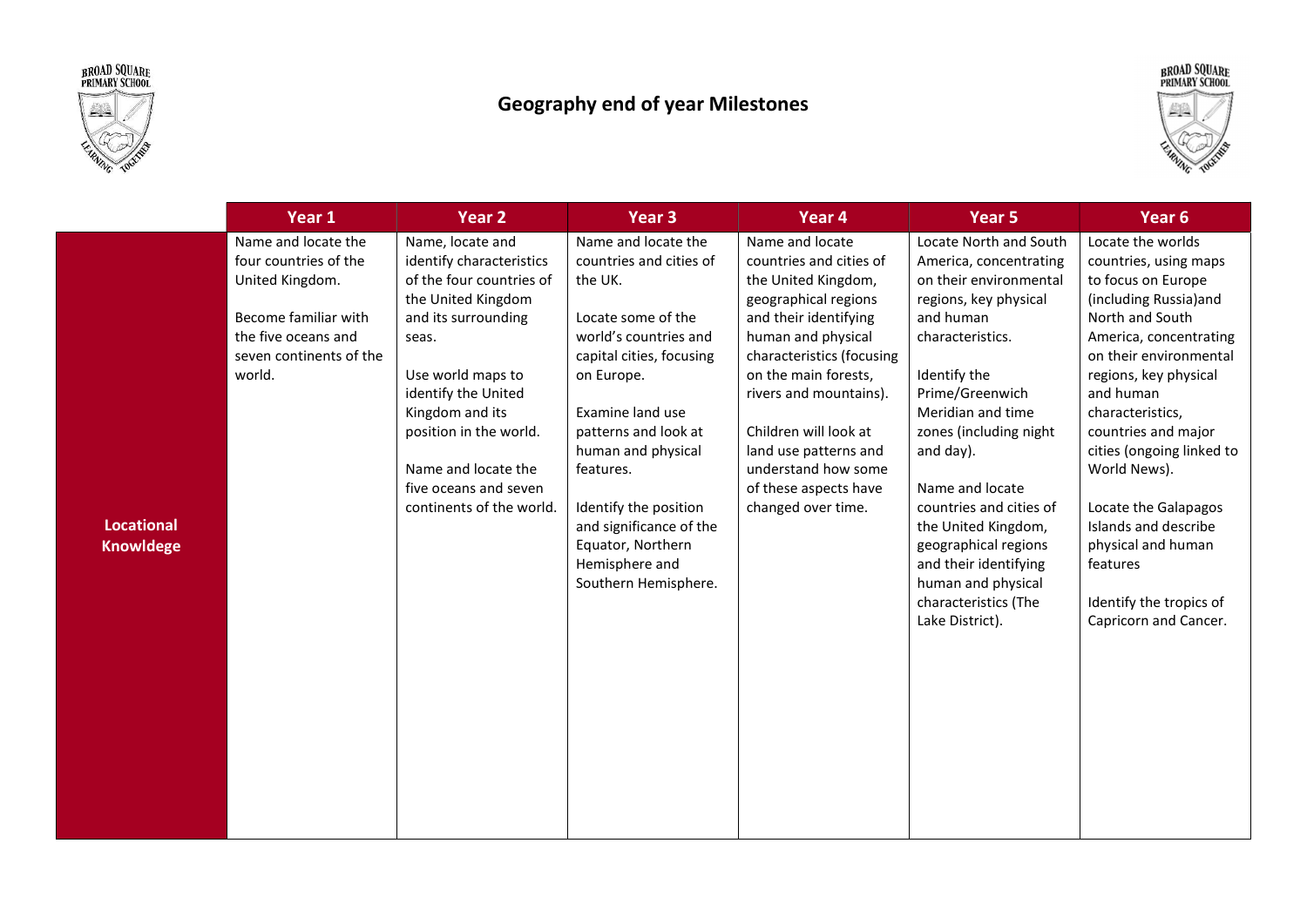| <b>Place Knowledge</b>                        | Become familiar with<br>places that contrast the<br>UK and their home city,<br>Liverpool.<br>Study local weather<br>patterns.                                                                                                                                                                                          | Study the human and<br>physical geography of a<br>small area in the United<br>Kingdom (Liverpool),<br>and of a small area in a<br>contrasting non-<br>European country<br>(North Carolina).                                                                                                             | Study the human and<br>physical geography of a<br>region in a European<br>country.                                                                                                                                     | Study the human and<br>physical geography of a<br>region in the United<br>Kingdom.                                                                                                                          | Understand<br>geographical similarities<br>and differences through<br>the study of human and<br>physical geography of a<br>region of the United<br>Kingdom, a region in a<br>European country and a<br>region within North or<br>South America. |                                                                                                                                                                                                                                                              |
|-----------------------------------------------|------------------------------------------------------------------------------------------------------------------------------------------------------------------------------------------------------------------------------------------------------------------------------------------------------------------------|---------------------------------------------------------------------------------------------------------------------------------------------------------------------------------------------------------------------------------------------------------------------------------------------------------|------------------------------------------------------------------------------------------------------------------------------------------------------------------------------------------------------------------------|-------------------------------------------------------------------------------------------------------------------------------------------------------------------------------------------------------------|-------------------------------------------------------------------------------------------------------------------------------------------------------------------------------------------------------------------------------------------------|--------------------------------------------------------------------------------------------------------------------------------------------------------------------------------------------------------------------------------------------------------------|
| <b>Human and Physical</b><br><b>Geography</b> | Become familiar with<br>the location of hot and<br>cold areas of the world<br>in relation to the<br>Equator and the North<br>and South Poles.<br>Use some basic<br>geographical vocabulary<br>to describe the human<br>and physical features of<br>the local area/and hot<br>and cold places (Africa<br>& Antarctica). | Use geographical<br>vocabulary to describe<br>some key human and<br>physical features of<br>Liverpool and North<br>Carolina.<br>Identify seasonal and<br>daily weather patterns<br>in the UK and compare<br>this with the rainforest<br>and desert.<br>Locate the Equator and<br>North and South poles. | Continue to develop<br>their mapping skills.<br>Use maps and satellite<br>images to recognise<br>features such as<br>mountains.<br>Consider economic<br>activity, natural<br>resources and how<br>people use the land. | Describe and<br>understand key aspects<br>of physical geography<br>such as rivers,<br>distribution of water,<br>mountains and the<br>water cycle.<br>Examine economic<br>activity including trade<br>links. | Describe and<br>understand key aspects<br>of human geography<br>such as distribution of<br>natural resources and<br>economic activity<br>(tourism).                                                                                             | Describe and<br>understand key aspects<br>of physical geography<br>including climate zones,<br>(marine) biomes<br>And vegetation belts.<br>Describe and<br>understand key aspects<br>of human geography<br>including distribution<br>off energy (renewable). |